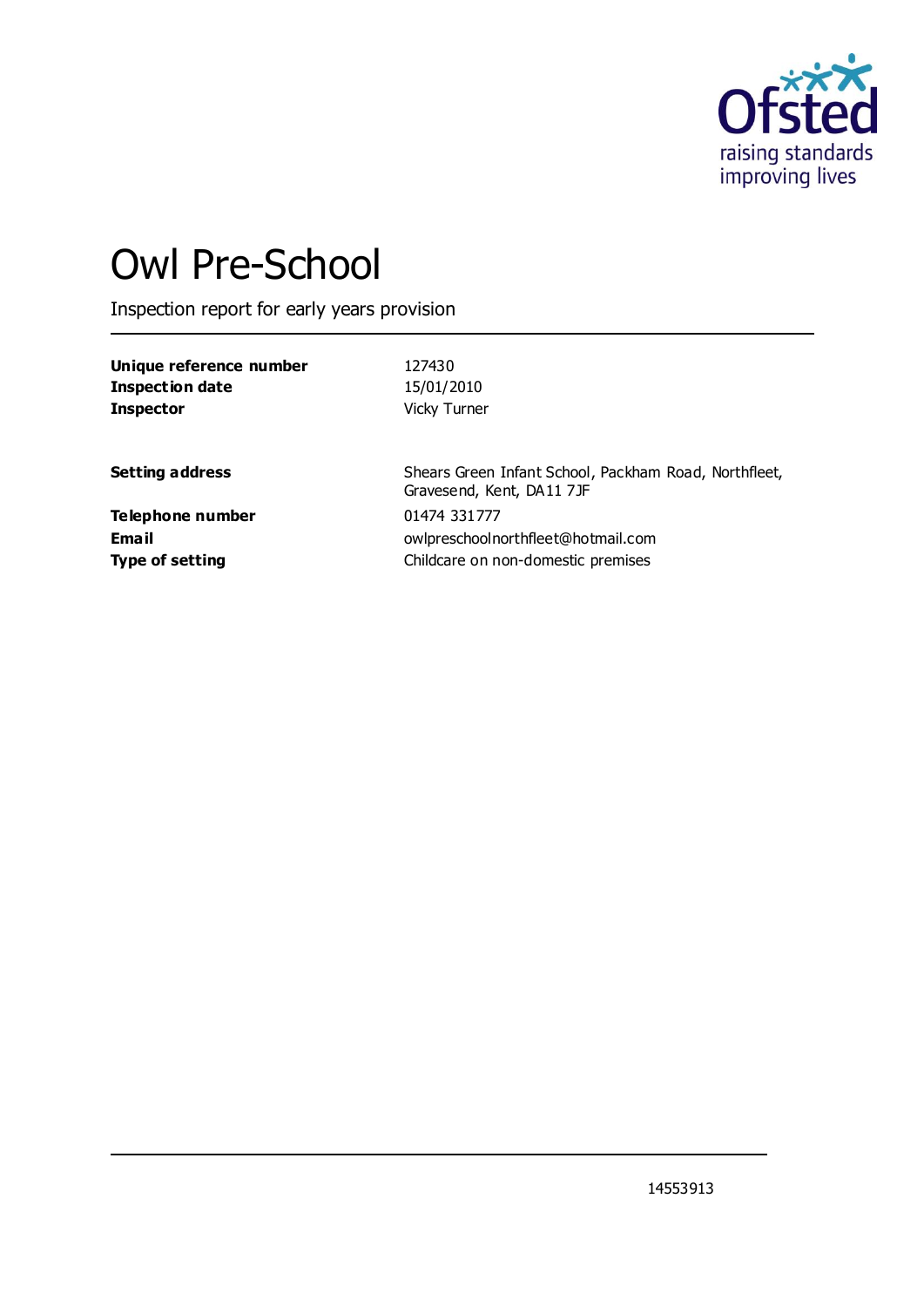The Office for Standards in Education, Children's Services and Skills (Ofsted) regulates and inspects to achieve excellence in the care of children and young people, and in education and skills for learners of all ages. It regulates and inspects childcare and children's social care, and inspects the Children and Family Court Advisory Support Service (Cafcass), schools, colleges, initial teacher training, work-based learning and skills training, adult and community learning, and education and training in prisons and other secure establishments. It rates council children's services, and inspects services for looked after children, safeguarding and child protection.

If you would like a copy of this document in a different format, such as large print or Braille, please telephone 0300 123 1231, or email enquiries@ofsted.gov.uk.

You may copy all or parts of this document for non-commercial educational purposes, as long as you give details of the source and date of publication and do not alter the information in any way.

Royal Exchange Buildings St Ann's Square Manchester M2 7LA

T: 0300 123 1231 Textphone: 0161 618 8524 E: enquiries@ofsted.gov.uk W: [www.ofsted.gov.uk](http://www.ofsted.gov.uk/)

© Crown copyright 2009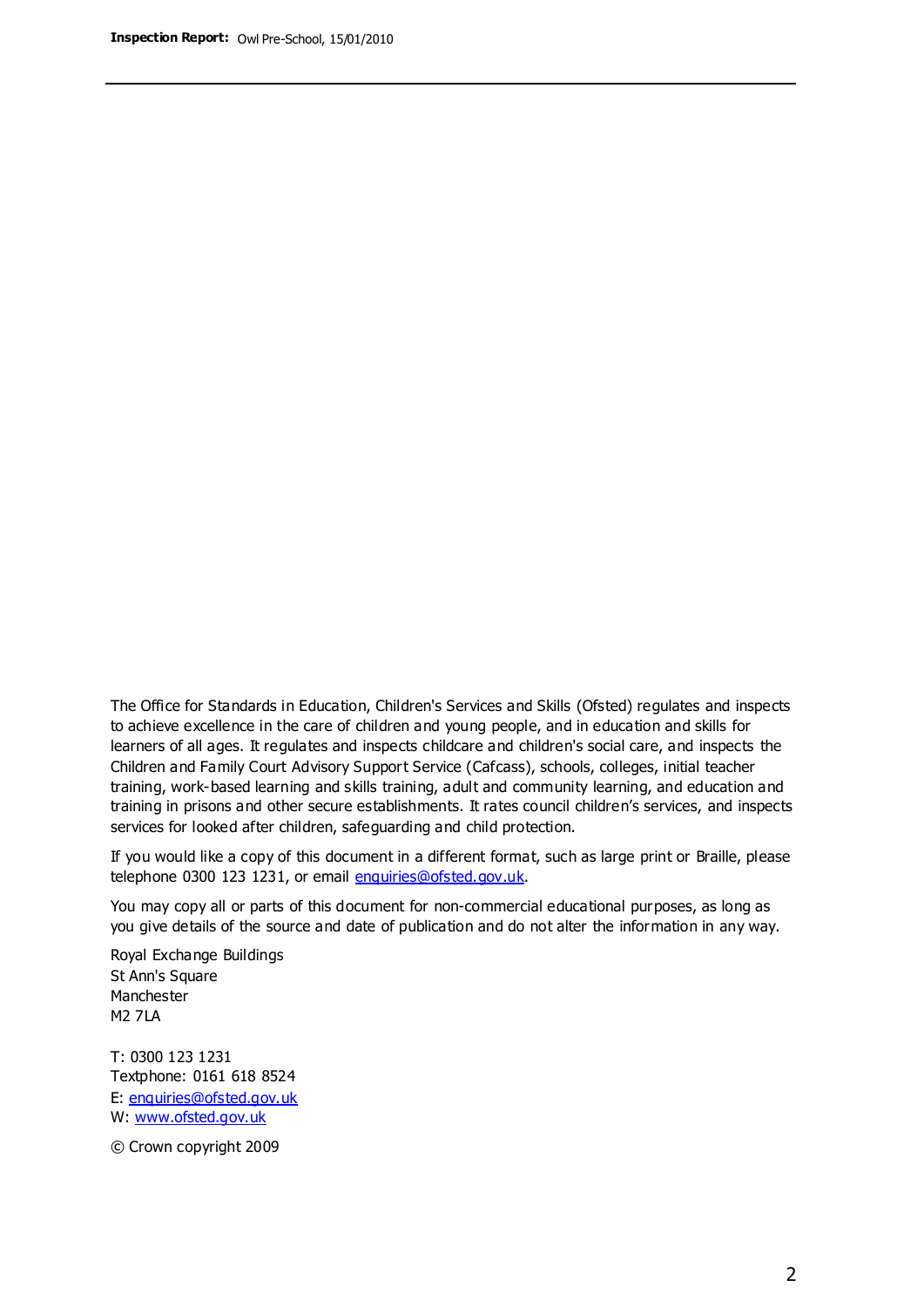## **Introduction**

This inspection was carried out by Ofsted under Sections 49 and 50 of the Childcare Act 2006 on the quality and standards of the registered early years provision. 'Early years provision' refers to provision regulated by Ofsted for children from birth to 31 August following their fifth birthday (the early years age group). The registered person must ensure that this provision complies with the statutory framework for children's learning, development and welfare, known as the *Early* Years Foundation Stage.

The provider must provide a copy of this report to all parents with children at the setting where reasonably practicable. The provider must provide a copy of the report to any other person who asks for one, but may charge a fee for this service (The Childcare (Inspection) Regulations 2008 regulations 9 and 10).

Please see our website for more information about each childcare provider. We publish inspection reports, conditions of registration and details of complaints we receive where we or the provider take action to meet the requirements of registration.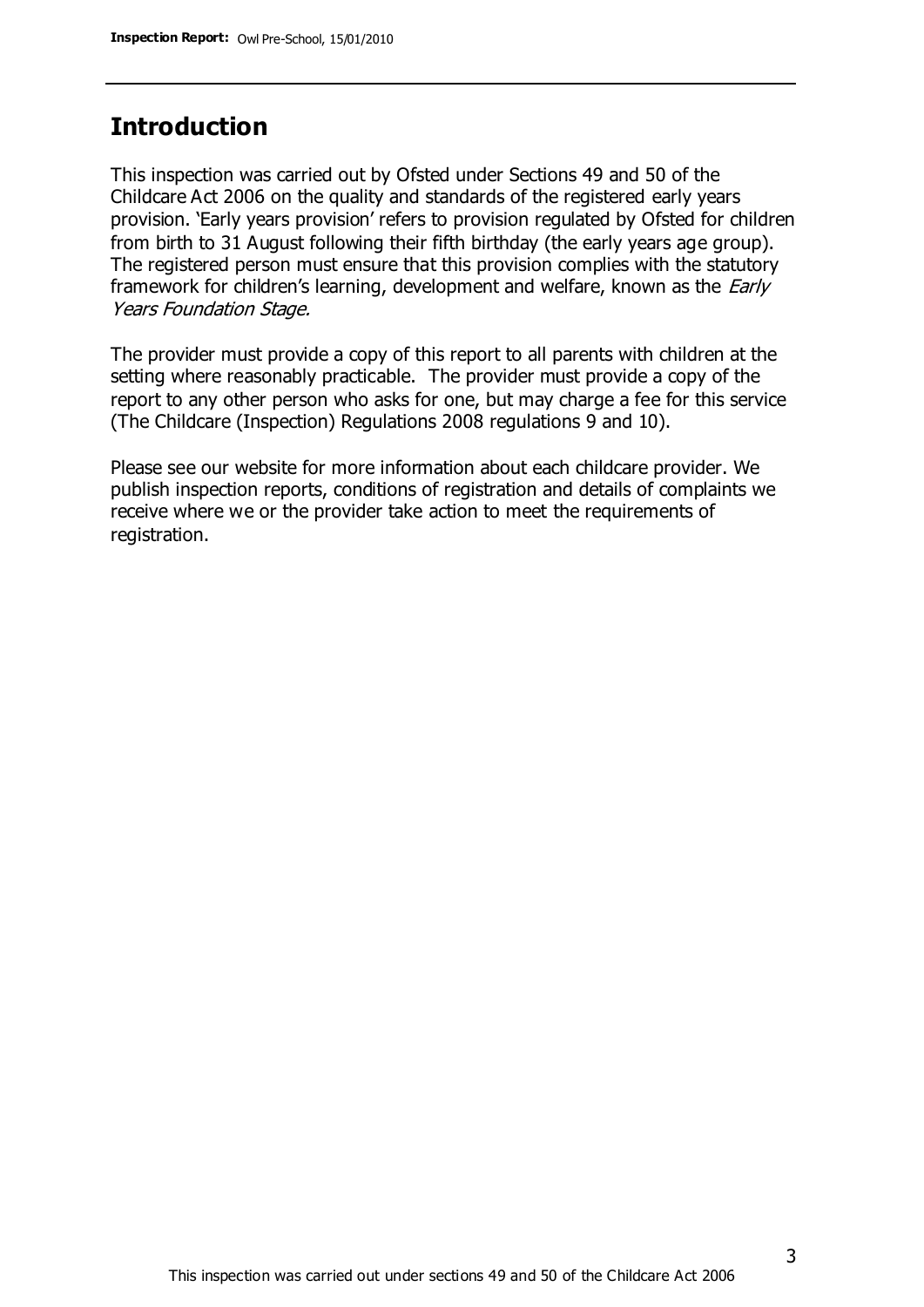# **Description of the setting**

Owl Pre-School opened in 1976. It operates from two rooms, with a kitchen and toilet facilities in a modular building in Shears Green Infant School grounds in Northfleet, Gravesend. The pre-school serves the local area as well as those from further a field. There are currently 56 children from two to five years on roll. A maximum of 25 children can attend the nursery at any one time. This includes 48 funded children. Children attend for a variety of sessions. The setting welcomes children with special educational needs and/or disabilities and those who speak English as an additional language. The group opens weekdays during school term times. Sessions are from 8.45am - 11.45am, Monday to Friday and 12.30pm - 3.30pm Monday to Thursday. There are 12 staff who work with the children. Five members of staff have early years qualifications to National Vocational Qualification at level three and six have National Vocational Qualification at level 2 with one unqualified. Ten members of staff are trained in first aid. The setting receives support from the local authority and other specialists. The setting is registered on the Early Years Register. The setting earned the Kent Quality Mark in 2008.

# **The overall effectiveness of the early years provision**

Overall the quality of the provision is outstanding.

Owl Pre-school is an inclusive setting with exemplary safeguarding procedures. Excellent partnerships with external agencies and parents ensure that children receive the support that they need and as a result make exceptionally good progress. The rigorous on-going self–evaluation process at all levels has enabled the setting to build on its strengths and identify priorities for further improvement. The setting's capacity for continuous improvement is outstanding.

## **What steps need to be taken to improve provision further?**

To further improve the high quality early years provision the registered person should consider:

• further develop resources to support children's skills in information and communication technology for example, digital camera and programmable toys.

# **The effectiveness of leadership and management of the early years provision**

The well-organised manager leads an effective team of highly motivated staff who share the vision of high quality education and care for all. She is very pro-active in promoting staff development to keep up-to-date with new initiatives. The manager and staff, supported by parents and children continuously evaluate their practice to ensure the provision is of the highest quality. The setting knows its strengths and priorities for improvement have been clearly identified.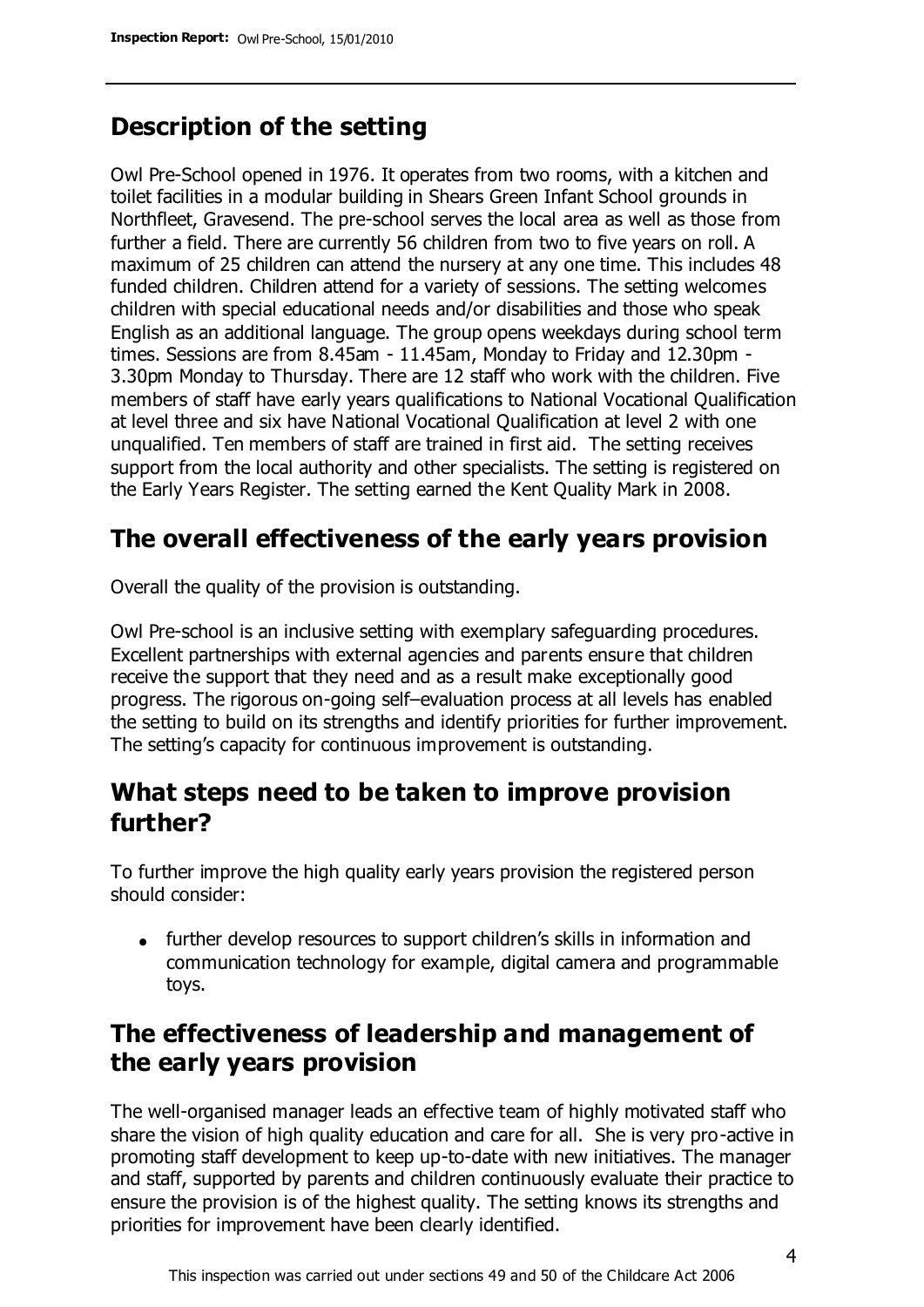Excellent relationships with parents and carers means that key persons gain a good knowledge of children's individual background and circumstances which enables them to plan more effectively to meet their needs. Key persons identify areas of concern and strategies are implemented to support children's individual needs.

Safeguarding practices are exemplary. All staff have Criminal Records Bureau(CRB) checks and are thoroughly vetted to ensure that they are suitable to work with children. All staff undertake child protection and first aid training and understand child protection procedures. Yearly risk assessments and daily opening checks of both inside and outside the premises ensure the children are kept safe. All doors are alarmed and visitors are signed in and out of the building and supervised at all times. Staff take effective measures to promote children's good health and wellbeing by minimising the risk of infection and the spread of disease.

The setting has established particularly good relationships with many other professionals. Strong liaison with other settings and schools ensures effective sharing of information. Key persons attend transition meetings for children on Early Years School Action and School Action Plus. The setting's work with parents and carers is exceptional. As a charity parent-led committee run community pre-school, parents and friends are fully involved in the running and decision making of the setting. A comprehensive prospectus provides information about the early years provision and information about the new Early Years Foundation Stage. Parents are very well informed through newsletters, the website, the parents' notice board and verbally. Parents receive a 'Welcome Pack' when their children join the preschool and are invited each term to meet with their child's key person to share information about their child and contribute to the next steps in their child's learning journey. Parents say that the setting is 'always clean, welcoming and inviting', 'It's brilliant' and 'staff work hard to maintain excellent levels of quality in all areas'.

## **The quality and standards of the early years provision and outcomes for children**

The key person system ensures that learning experiences are tailored to meet children's individual needs. This is supported by a recognised assessment system for each child's well-being and involvement in all activities. Key persons make sensitive observations which are recorded in the children's learning journeys and the next steps in the children's learning and development are. The majority of children make particularly good progress in their learning and development and excel in personal, social and emotional development and in language for communication. The setting is part of Gravesham Thrilling Activities Project, which enables children to visit Shorne Country Park. As a result children are becoming more confident, more adventurous and more involved in digging activities, exploring and investigating the outdoors. The Forest scheme means that children have access to the school grounds, the quiet garden and the junior school's pond which are an excellent resource for developing their knowledge and understanding of the world.

The staff are vigilant at all times and are fully aware of their responsibilities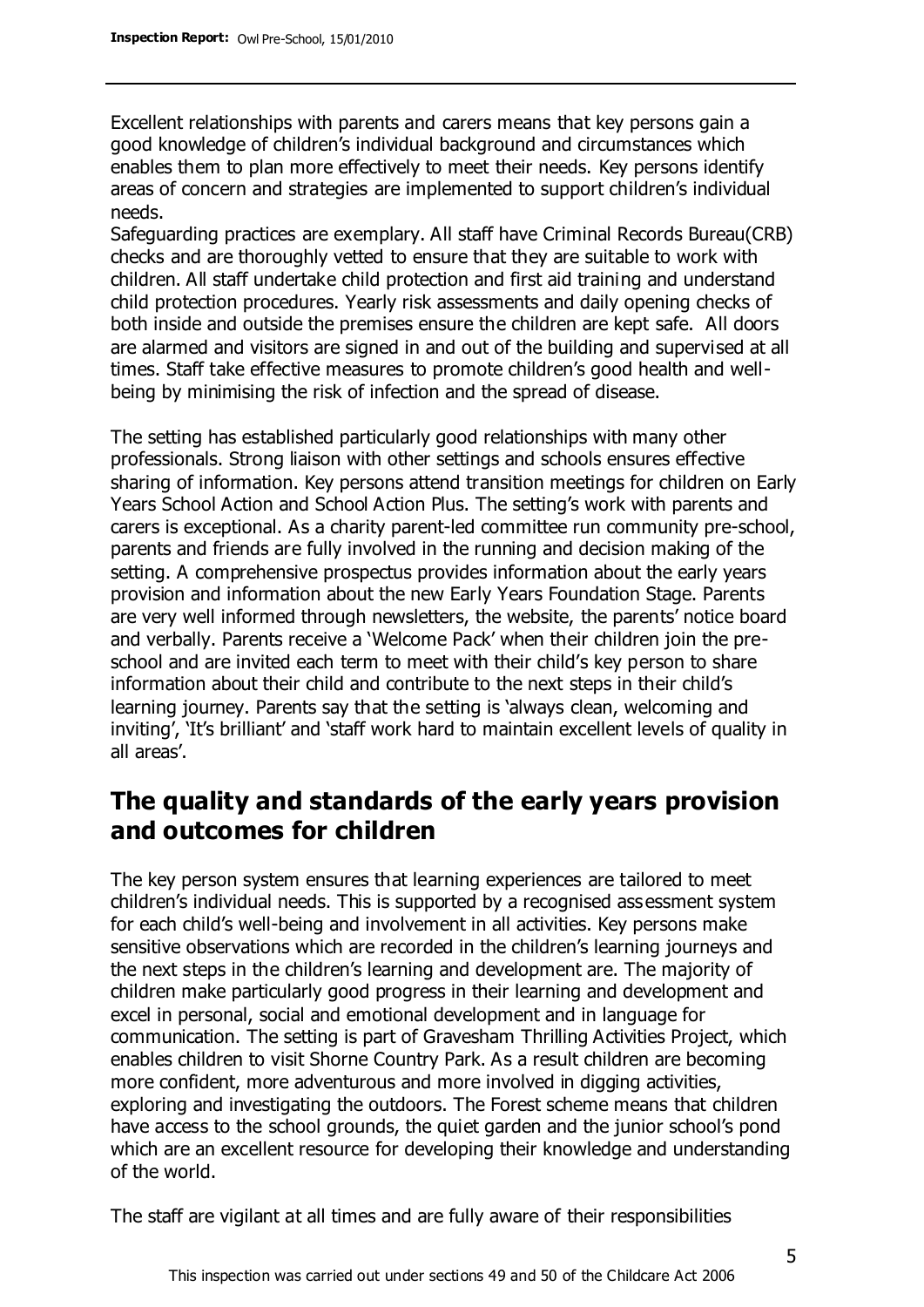towards the children, so children feel safe. They learn about road safety, stranger danger and how to keep themselves safe through role play, and visits from police officers. The learning environment is secure, and free of hazard. Regular fire drills help children understand how to vacate the building in case of a fire. Parents and children understand about sun safety.

Children are encouraged to make healthy choices at snack time and choose from a variety of fruit and vegetables and have water or milk. They are encouraged to pour their own drinks. Children's dietary and medical needs are considered when planning snacks. Picture prompts by the wash basins, help children develop good hygiene habits of washing their hands before food and after visiting the toilets. The well equipped outdoor play area provides plenty of opportunities for physical activity. They show an awareness of space and as they run around with their lawn mowers or climb up the slide. Visits from the health visitor and the school dental hygienist support children in adopting healthy lifestyles.

Children share a trusting relationship with their adults in a relaxed and caring atmosphere. As a result, show an extremely strong sense of security. They behave particularly well because the adults model positive behaviour and encourage positive reinforcement. Children take immense pride in their work which is displayed around the room, boosting their self-esteem. They share their news and celebrate different cultures. Children fully contribute to the setting. They are involved in decision making during sessions and are involved in planning the next topic. They access resources independently and tidy up.

Adults provide a rich stimulating learning environment for children to play, learn and explore. There are excellent opportunities for free choice and independence thus preparing them very well for the future. There are plenty of opportunities for 'talk' between adults and children and with each other. Children have access to a computer, remote control cars, a CD player and mobile phones. However, there are no programmable toys and children have no access to a camera. A wide range of educational DVDs and computer programmes support and extend children's skills in all areas particularly in phonics, problem-solving and numeracy.